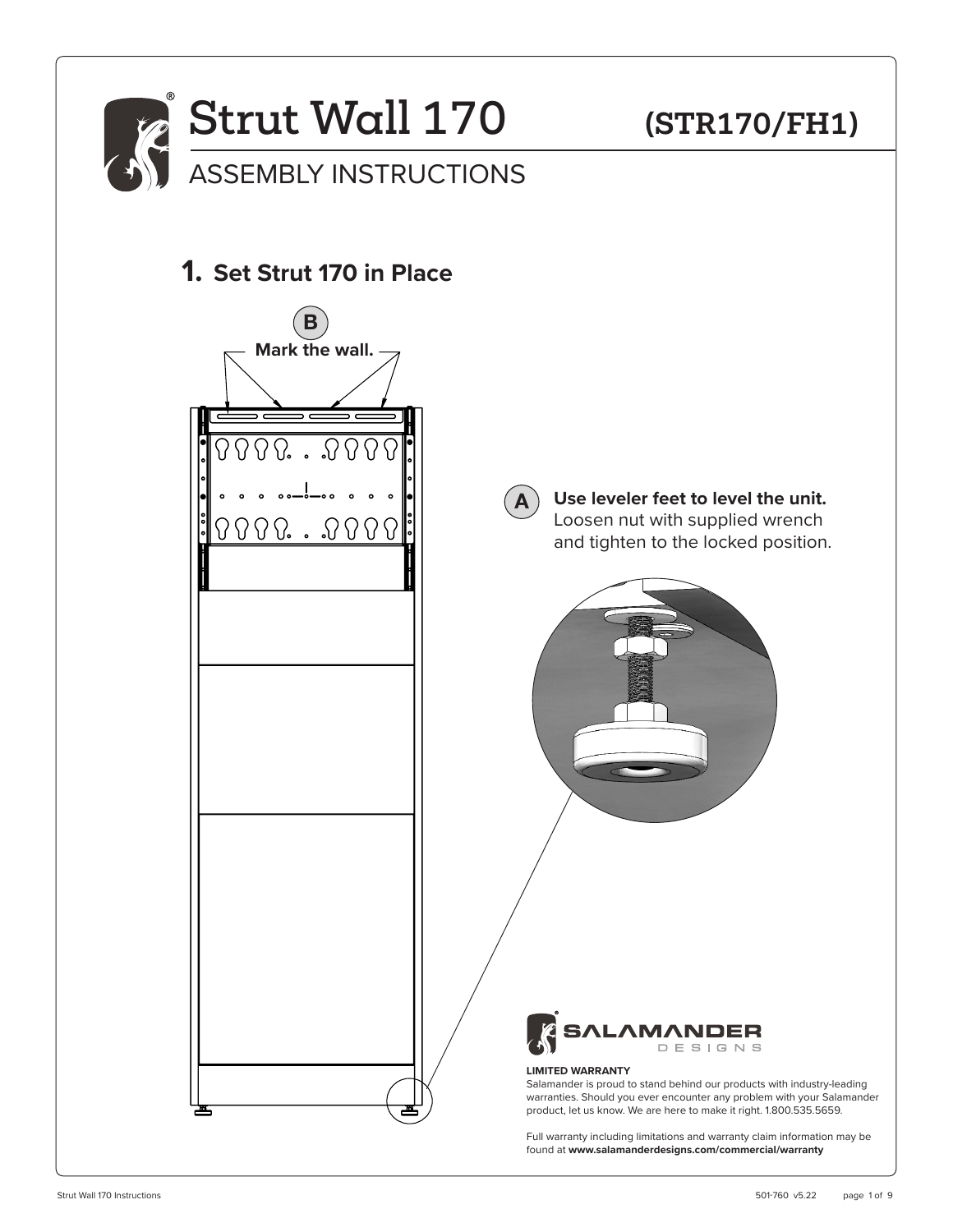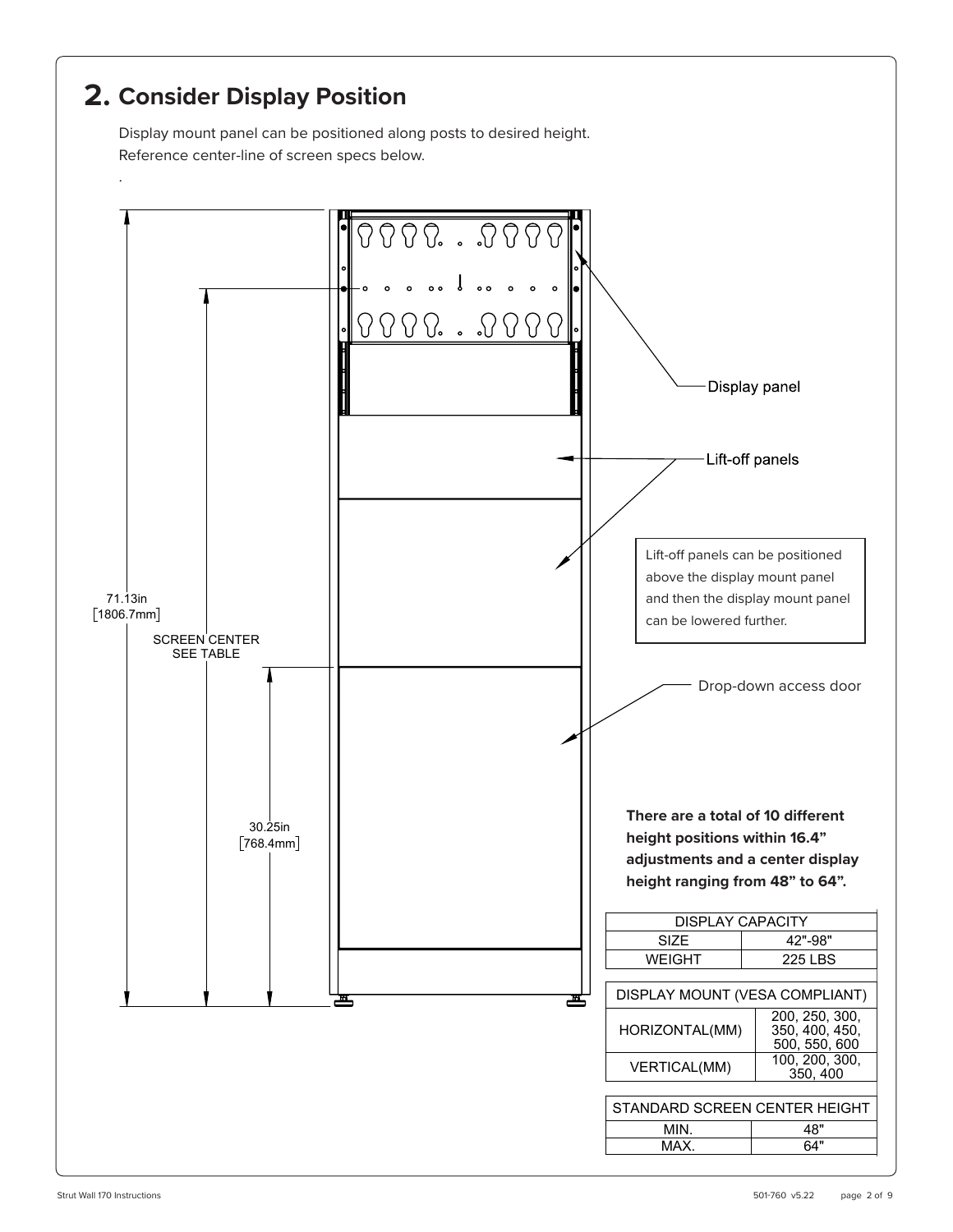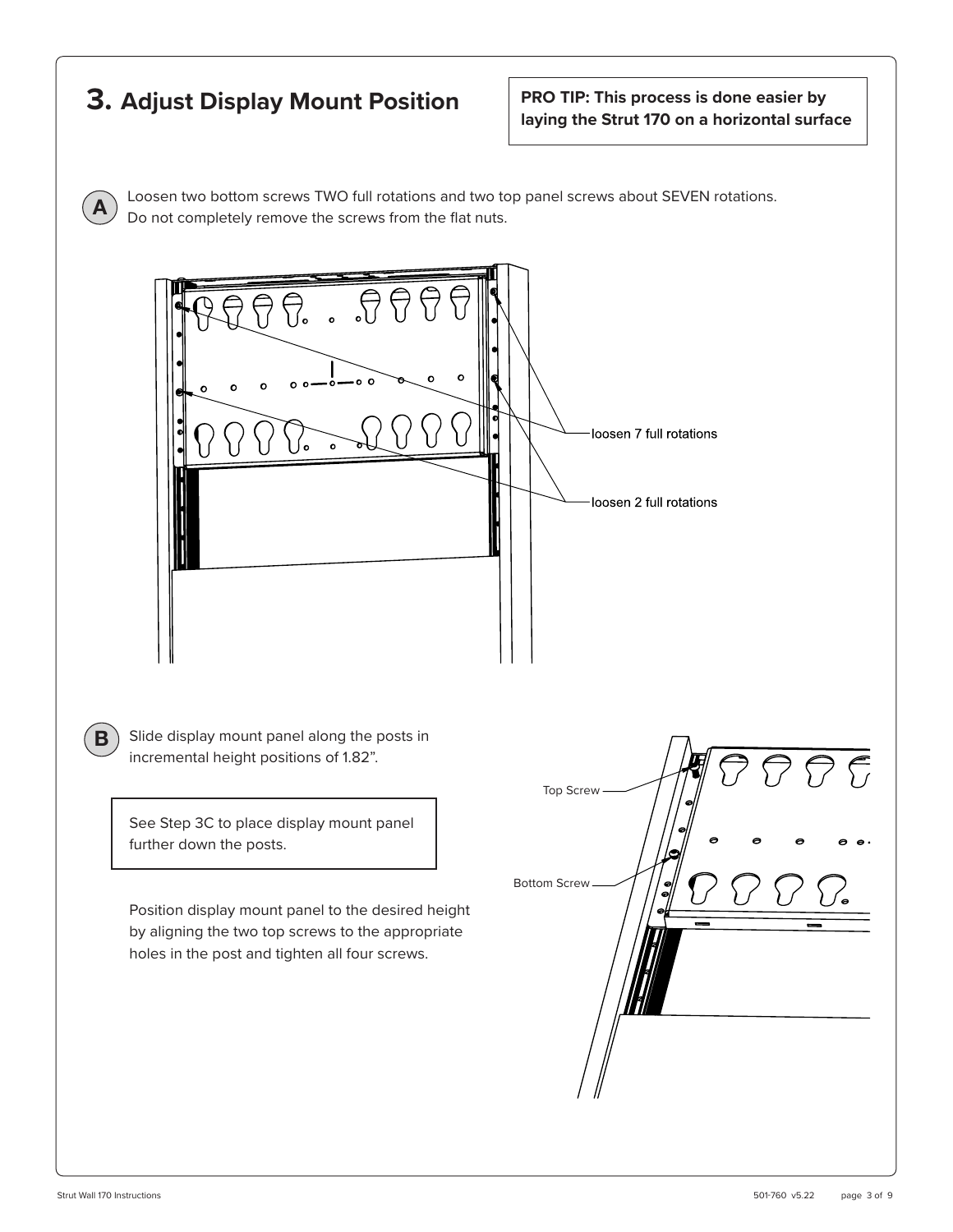## **3. Adjust Display Mount Position**

**C**

Slide the display mount panel into the desired height position. Remove lift-panels necessary, see below.

Position display mount panel to the desired height by aligning the two top screws to the appropriate holes in the post and tighten all four screws.

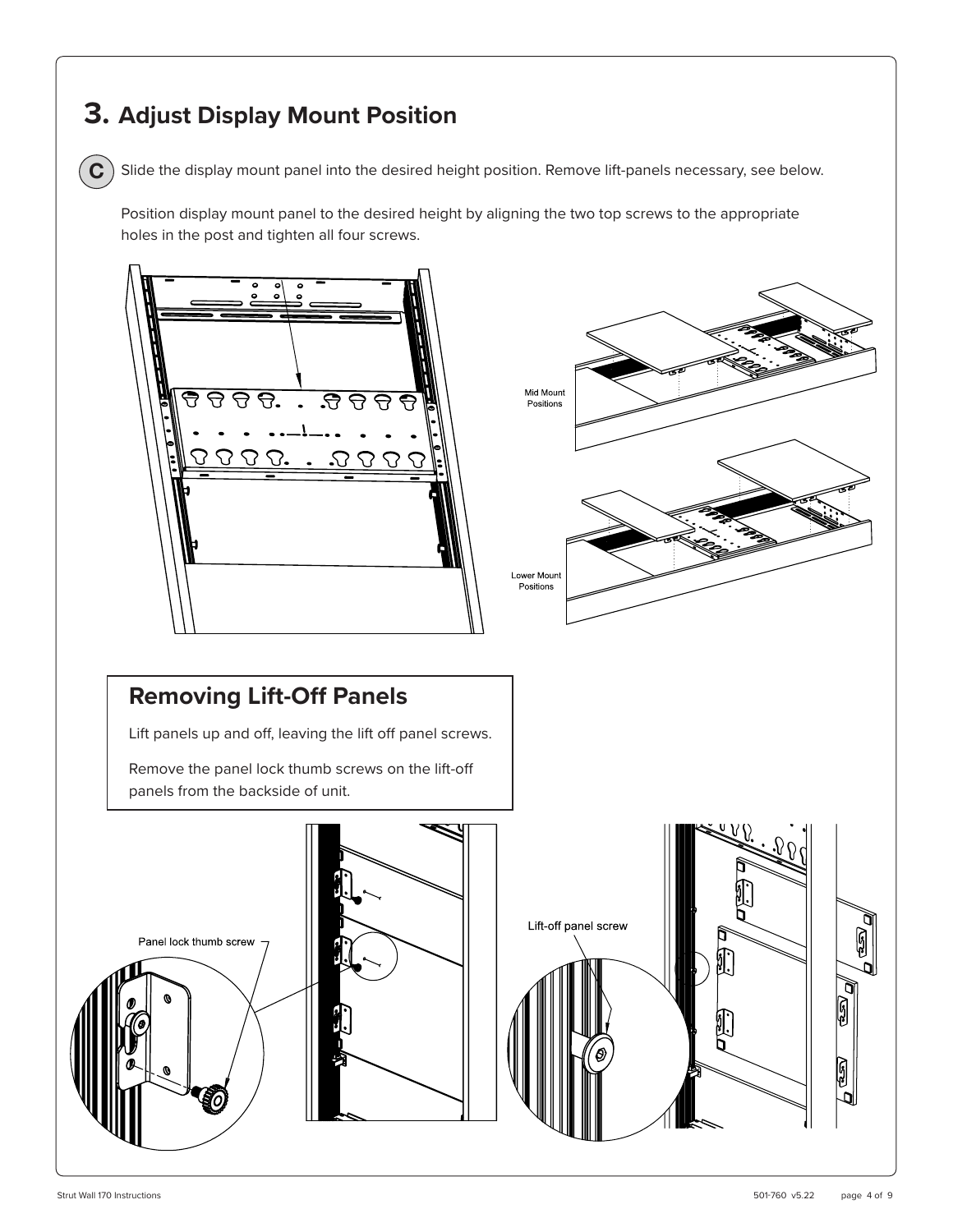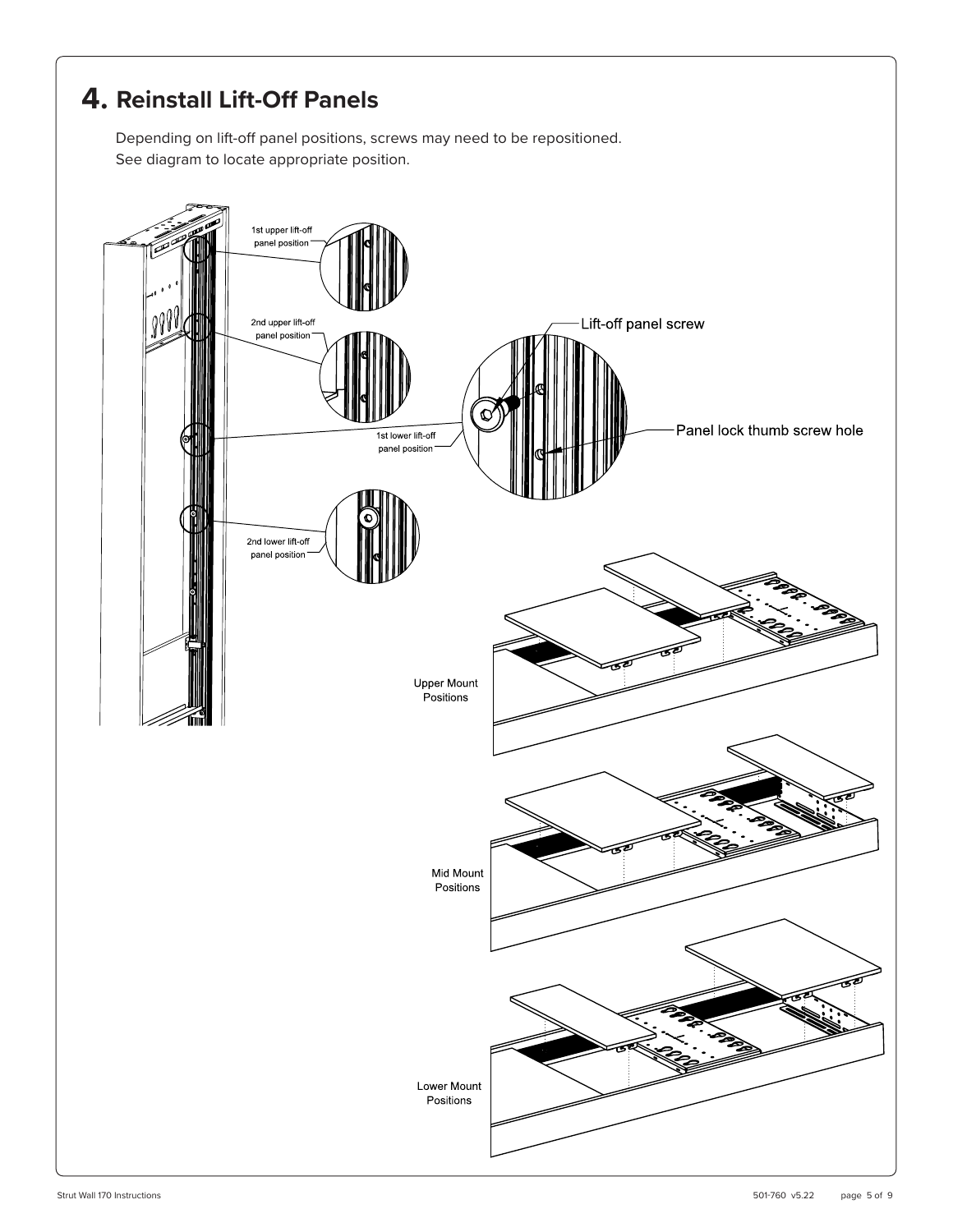

## **6. Install Optional Tech Shelf or Tech Bracket**



**NOTE:** Installation of a Tech Shelf or Tech Bracket can be above or below the screen and/or can be used together. If using 2 peripherals, with one above and below, use a combination of 1 and 2 post mounts as shown. These can be either 1 post over 2 , or 2 posts over 1.

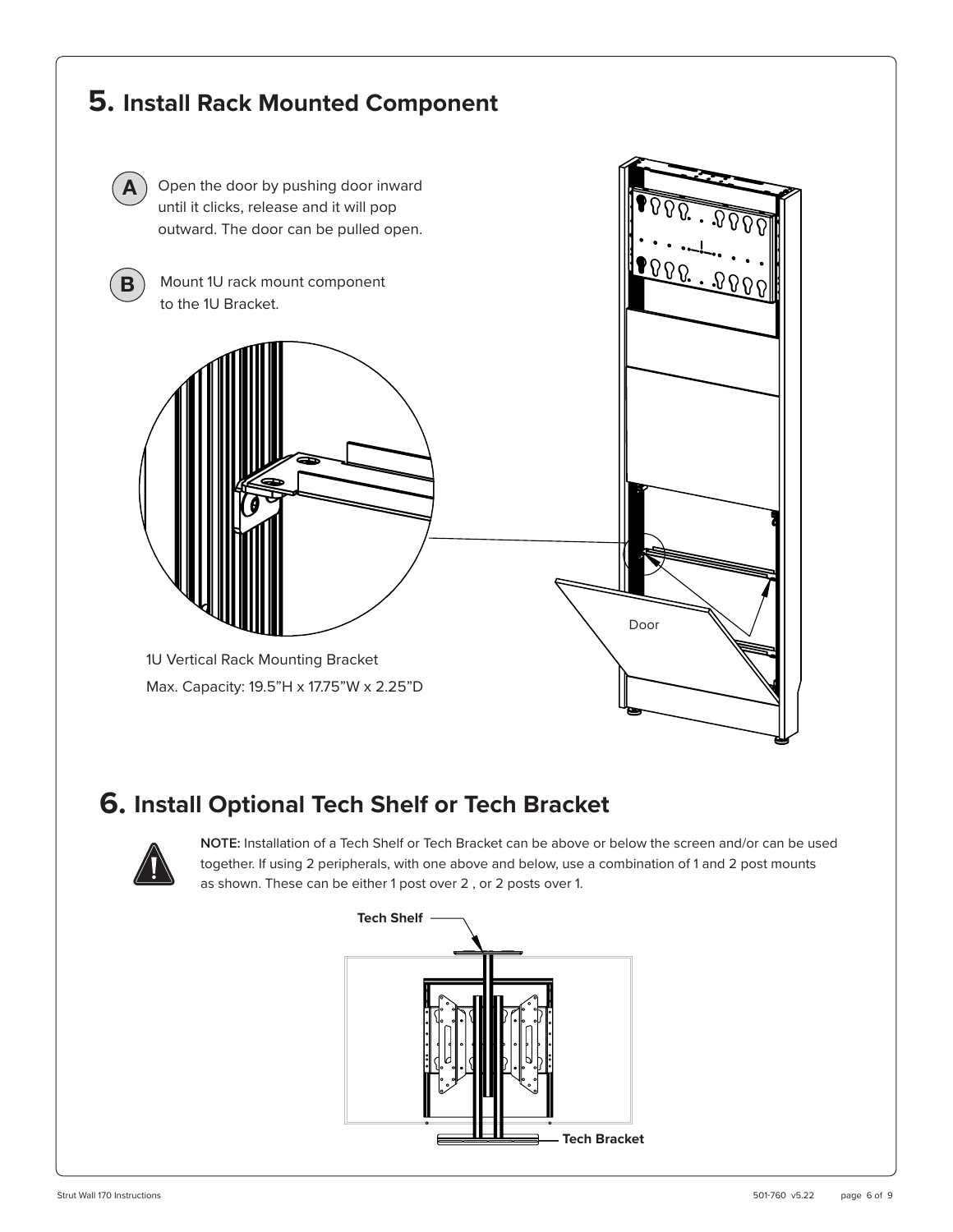



Snap straps at wall by pushing side C **C b** straps at wall by pushing side<br>to side, snapping of straps level with flange of cap.



Move Strut 170 to wall and attach bracket. Insert bolt through Bracket and tighten until snug against wall.